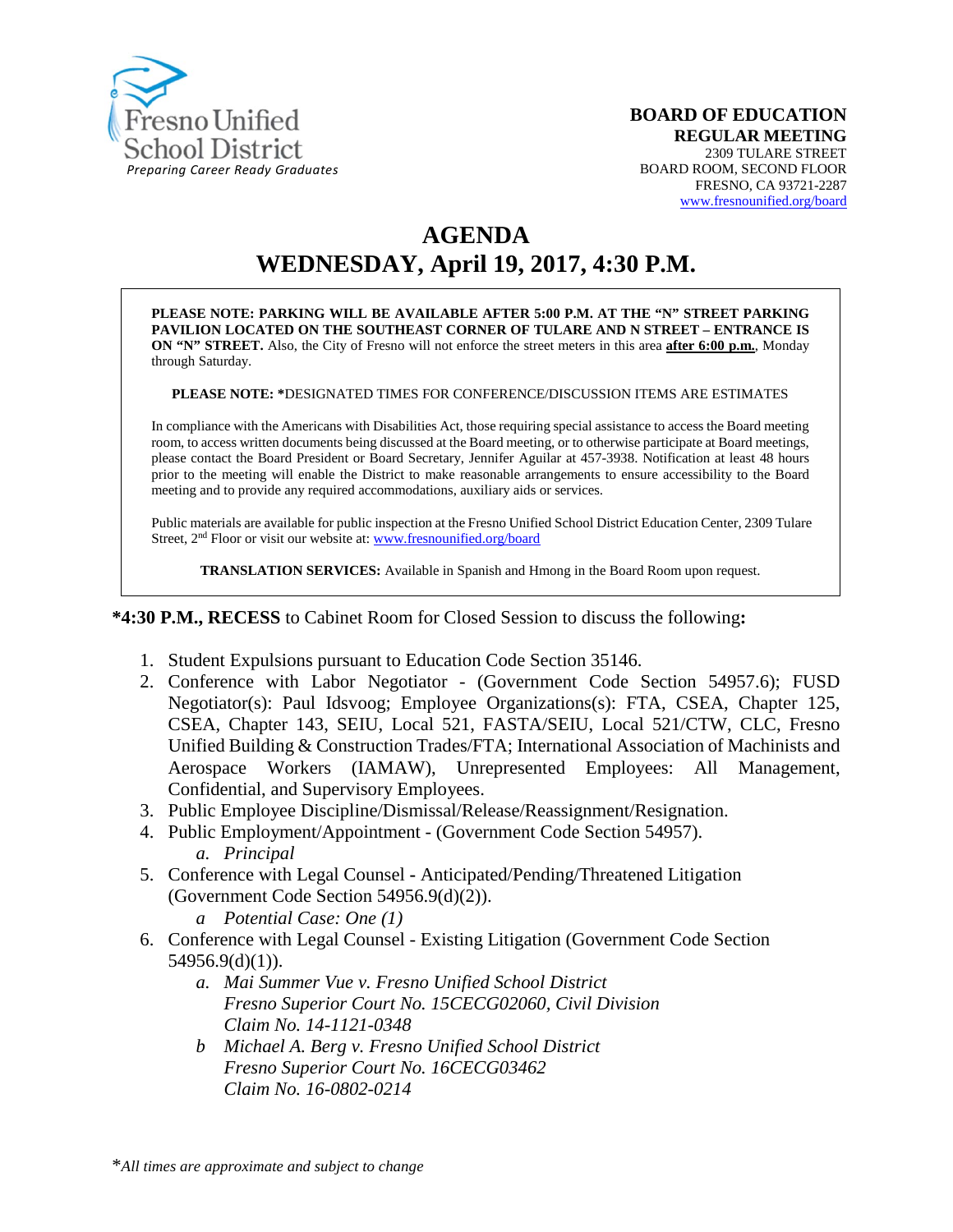## **5:30 P.M., RECONVENE** and report action taken during Closed Session, if any.

## **PLEDGE OF ALLEGIANCE**

Cynthia Newell, a parent that has had a positive impact at Centennial Elementary will lead the flag salute.

## **APPROVE Minutes**

Included in the Board binders are the draft minutes for the February 22, 2017 Regular Board Meeting. The Interim Superintendent recommends approval. Contact person: Robert G. Nelson, telephone 457-3884.

## **ADOPT Resolution Proclaiming April 2017 Autism Awareness Month**

Included in the Board binders is a resolution recognizing April 2017 as Autism Awareness Month. Fresno Unified School District urges all schools and individual citizens to participate in Autism Awareness Month in order to become better educated on the subject of autistic spectrum disorders and create a better community for individuals with autism. The Interim Superintended recommends adoption. Fiscal impact: There is no fiscal impact to the district. Contact person: Kim Mecum, telephone 457-3731.

## **ADOPT Resolution Proclaiming May 1-5, 2017 as Teacher Appreciation Week**

Included in the Board binders is a resolution recognizing May 1-5, 2017 as Teacher Appreciation Week. Fresno Unified teachers work collaboratively with the Board of Education, Superintendent, administrators and staff in support of the district's goals and core beliefs in increasing student achievement and preparing career ready graduates. The Interim Superintendent recommends adoption. Contact person: David Chavez, telephone 457-3566.

## **HEAR Reports from Student Board Representatives**

An opportunity is provided to hear comments/reports from Student Board Representatives from Bullard High School. Contact person: Kim Mecum, telephone 457-3731.

# **HEAR Report from Interim Superintendent**

ALL CONSENT AGENDA items are considered to be routine by the Board of Education and will be enacted by one motion. There will be no separate discussion of items unless a Board member or member of the community so requests, in which event, the item(s) will be considered following approval of the Consent Agenda.

# **A. CONSENT AGENDA**

# **A-1, APPROVE Personnel List**

Included in the Board binders is the Personnel List, Appendix A, as submitted. The Interim Superintendent recommends approval. Contact person: Paul Idsvoog, telephone 457-3548.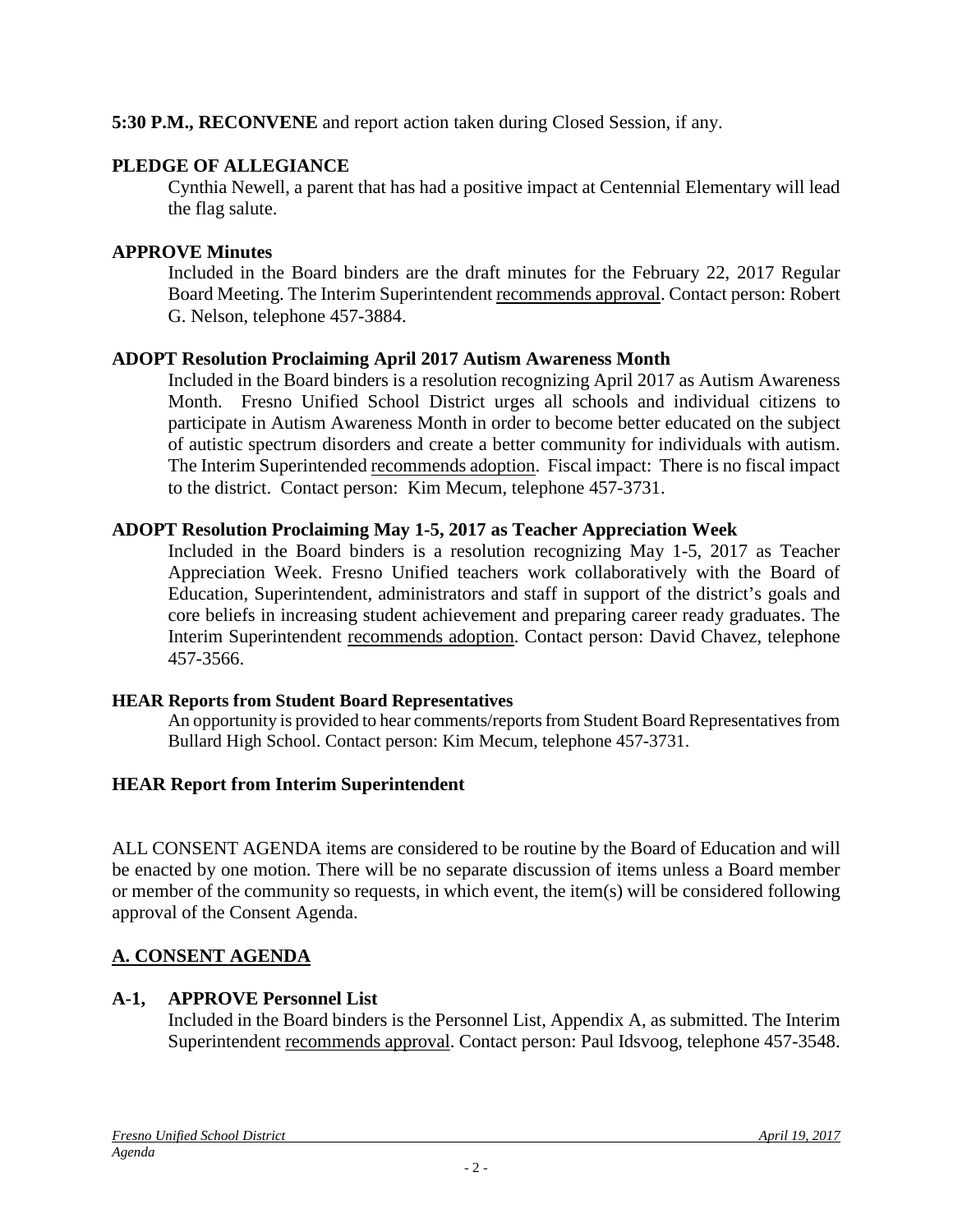## **A. CONSENT AGENDA** - *continued*

**A-2, ADOPT Findings of Fact and Recommendations of District Administrative Board** The Board of Education received and considered the Findings of Fact and Recommendations of District Administrative Panels resulting from hearings on expulsion and readmittance cases conducted during the period since the April 5, 2017, Regular Board meeting. The Interim Superintendent recommends adoption. Contact person: Kim Mecum, telephone 457-3569.

## **A-3, APPROVE Agreement with ViaTron Systems, Inc. for Data Conversion and Scanning**

Included in the Board binders is a service agreement between ViaTron Systems, Inc. and Fresno Unified School District for data conversion and scanning of accounts payable and payroll records. The contract period is April 20, 2017 through June 30, 2017, in an amount not to exceed \$24,350. The Interim Superintendent recommends approval. Fiscal impact: Sufficient funds are available in the Unrestricted General Fund. Contact person: Ruth F. Quinto, telephone 457-6226.

### **A-4, APPROVE Independent Contractor Services Agreement with California Association of Directors of Activities/California Association of Student Leaders**

As part of the district's commitment to engaging all students in arts, activities, and athletics, California Association of Directors of Activities/California Association of Student Leaders (CADA/CASL) will provide camp programming, facilities, recreation, room, and board for Fresno Unified high school students and adult sponsors. CADA/CASL Summer Leadership Camp will utilize a collaborative learning model for teaching leadership skills and advocacy that will bring positive campus culture building strategies back to all high school sites. Camp will be held July 17-20, 2017 and students from 12 high schools will be invited. The Interim Superintendent recommends approval. Fiscal impact: Sufficient funds in the amount of \$72,600 are available in the Goal 2 annual budget. Contact person: Kim Mecum, telephone 457-3731.

## **A-5, APPROVE Agreement with Leadership Associates to Conduct Superintendent Search**

It is recommended that the Board approve an agreement with Leadership Associates to conduct the search for a permanent Superintendent. After presentations by four firms on March 22, 2017, the Board directed the Purchasing Executive Director to enter into negotiations with Leadership Associates, the best value firm based on results, qualifications, experience, references, price and methodology including obtaining stakeholder and community input. Leadership Associates will conduct the search as delineated in their response to RFQ 17-22 and as presented to the Board on March 22, 2017. The agreement is in the amount of \$58,500 and is effective April 20, 2017 until the search is completed. The contract is available for review in the Board Office. The Interim Superintendent recommends approval. Fiscal impact: \$58,500 is available in the General Fund. Contact person: Karin Temple, telephone 457-3134.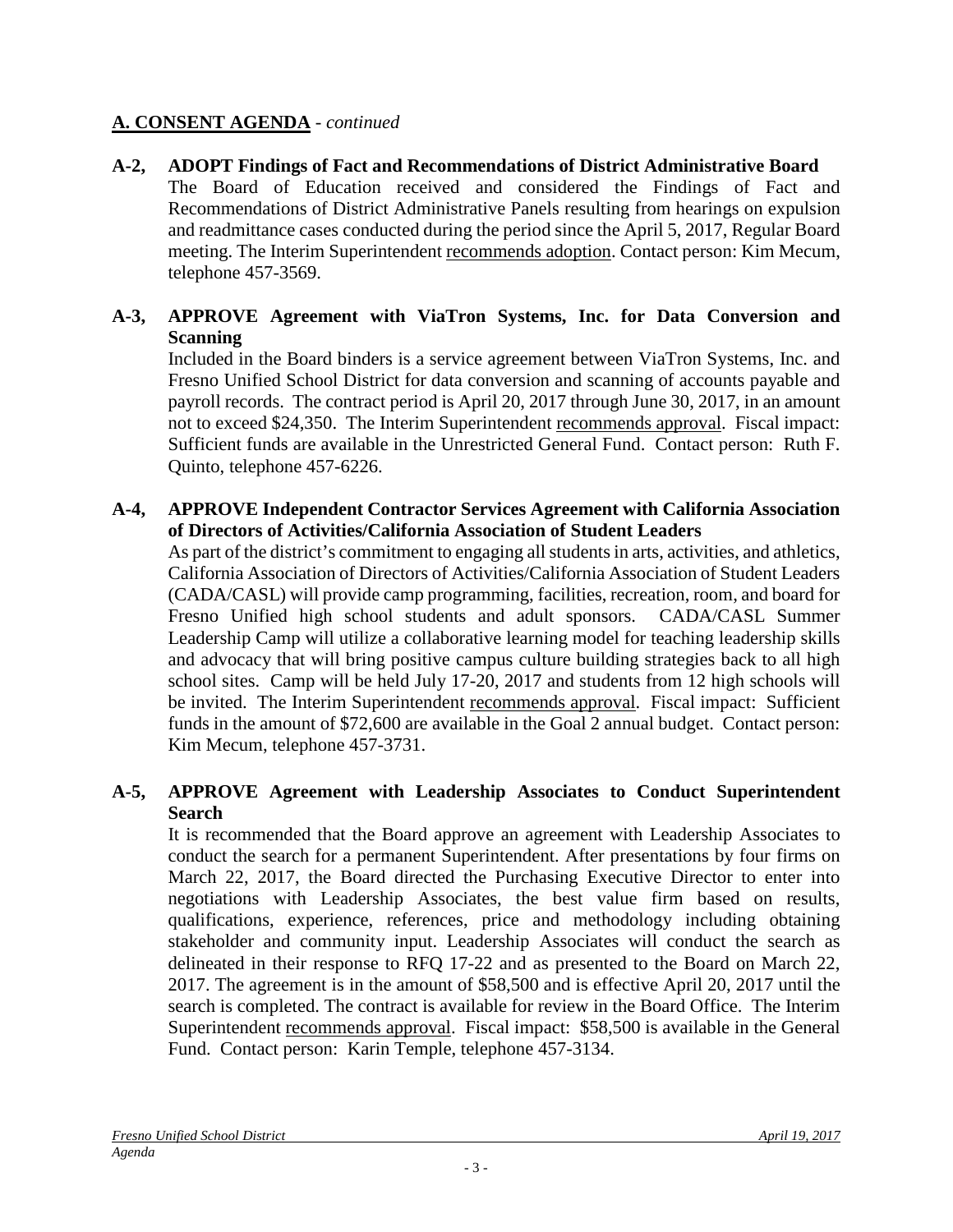### **A. CONSENT AGENDA** - *continued*

### **A-6, DENY Claim #16-1013-0336**

Included in the Board binders is a Claim for Damages by a Minor, case #16-1013-0336. The Interim Superintendent recommends that the Claim be denied and the matter referred to the district's Director of Benefits and Risk Management for further handling. Fiscal impact: There is no fiscal impact to the district at this time. Contact person: Ruth F. Quinto, telephone 457-6226.

### **A-7, DENY Claim #17-0317-0083**

Included in the Board binders is a Claim for Damages by a Minor, case #17-0317-0083. The Interim Superintendent recommends that the Claim be denied and the matter referred to the district's Director of Benefits and Risk Management for further handling. Fiscal impact: There is no fiscal impact to the district at this time. Contact person: Ruth F. Quinto, telephone 457-6226.

### **A-8, RATIFY Change Orders for the Projects Listed Below**

Included in the Board binders is information on Change Orders for the following projects:

# **Bid 16-21, Duncan Polytechnical High School Gymnasium New Cooling Addition**

Change Order 2: \$0 (extension of completion date)

### **Bid 16-23, Roosevelt High School Gymnasium New Cooling Addition**

Change Order 2: \$0 (extension of completion date)

## **Bid 16-27, McLane High School Gymnasium New Cooling Addition**

Change Order 2: \$8,125

The Interim Superintendent recommends ratification. Fiscal impact: \$8,125 is available in the Measure Q fund. Contact person: Karin Temple, telephone 457-3134.

### **A-9, RATIFY the Filing of Notices of Completion**

Included in the Board binders are Notices of Completion for the following projects, which have been completed according to plans and specifications.

### **Bid 16-21, Duncan Polytechnical High School Gymnasium New Cooling Addition**

### **Bid 16-23, Roosevelt High School Gymnasium New Cooling Addition**

### **Bid 16-27, McLane High School Gymnasium New Cooling Addition**

The Interim Superintendent recommends ratification. Fiscal impact:Retention funds are released in accordance with contract terms and California statutes. Contact person: Karin Temple, 457-3134.

### **END OF CONSENT AGENDA (ROLL CALL VOTE)**